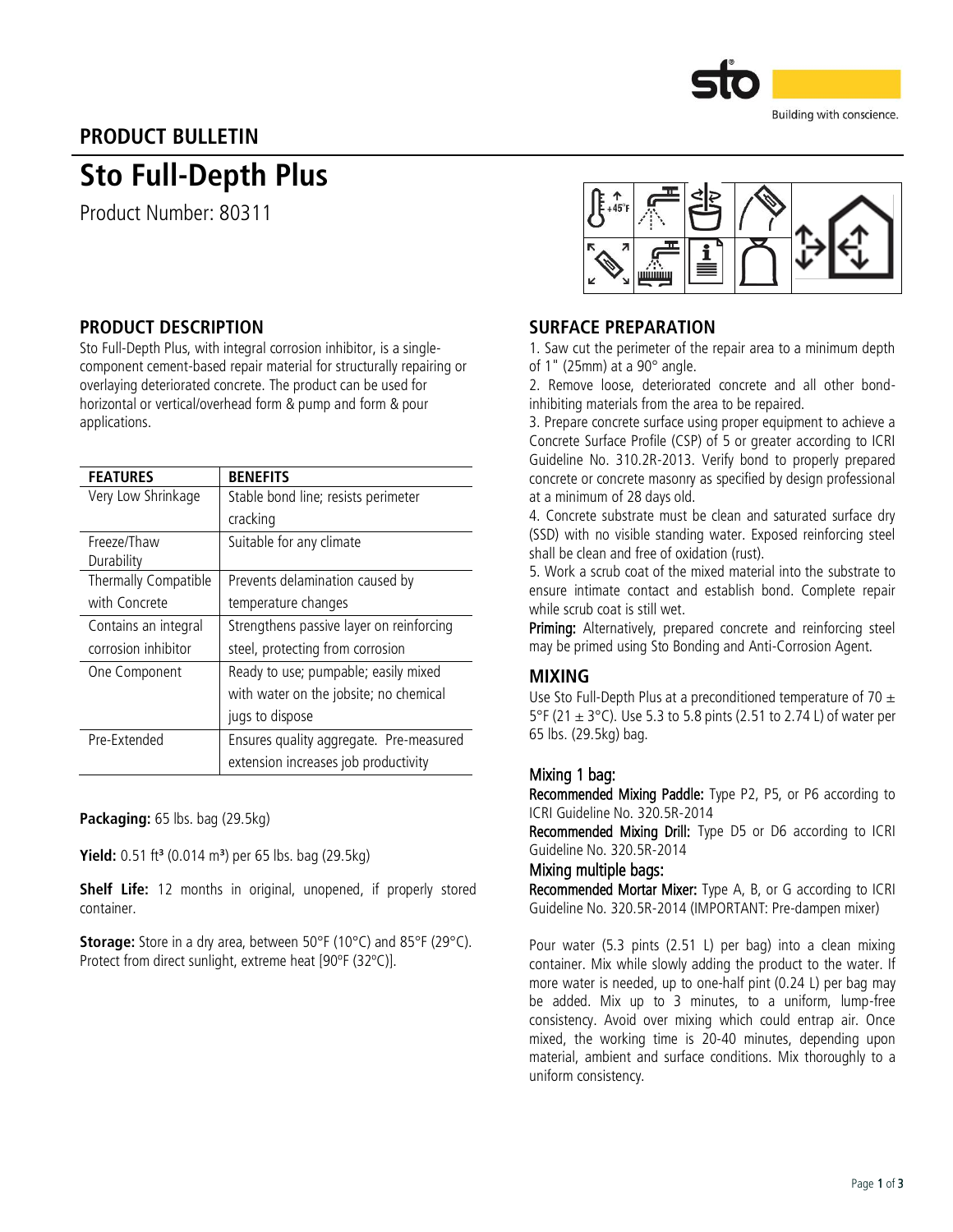

# PRODUCT BULLETIN

# Sto Full-Depth Plus

Product Number: 80311

# APPLICATION

#### Patching and Overlay

Dampen the area to be repaired so that the pores of the concrete are filled with water. Remove any ponding or glistening water on the surface (saturated surface dry/SSD).Work a scrub coat of the mixed material into the substrate to ensure intimate contact and establish bond. Apply Sto Full-Depth Plus while the scrub coat is still wet. Consolidate and trowel to the desired finish.

#### Form-and-Pour or Pump

Sto Full-Depth Plus can be placed via form and pour or pump for horizontal, vertical or overhead applications. Formwork shall be rigid, watertight and have drainage ports for pre-soaking repair area. 24 hours prior to repair placement, fill formwork with potable water to create an SSD surface (NOTE: pre-soaking not required if using Sto Bonding and Anti-Corrosion Agent). Drain water from formwork. Pour or pump Sto Full-Depth Plus into the formed repair area. Consolidate repair material using an internal concrete vibrator or external form vibrator.

#### Curing/Drying

Direct sun or wind may cause unwanted rapid surface drying. Curing may be accomplished by continuous water fogging for 48 hours or cover with damp burlap or burlene curing blankets. Do not use solvent-based curing compounds or allow water to puddle. If a coating or sealer will be applied, use water fogging or blanket curing methods and prep finished surface per coating manufacturer's recommendations.

#### Clean Up

Clean tools and equipment with water immediately after use. Dried material can only be removed mechanically.

### HEALTH & SAFETY

WARNING: Causes eye and skin irritation.

Precautionary Statement: Wash hands thoroughly after handling.

Wear protective gloves/protective clothing/eye protection/face protection.

**FIRST AID MEASURES:** Eve Contact: Immediately flush eves with plenty of water for at least 15 to 20 minutes. Ensure adequate flushing of the eyes by separating the eyelids with fingers. Get immediate medical attention.

Skin Contact: Immediately wash skin with plenty of soap and water for 15 to 20 minutes, while removing contaminated clothing and shoes. Get medical attention if irritation develops or persists.

Inhalation: If inhaled, remove to fresh air. If not breathing, give artificial respiration or give oxygen by trained personnel. Seek immediate medical attention. Ingestion: If swallowed, do NOT induce vomiting. Call a physician or poison control center immediately. Never give anything by mouth to an unconscious person. Store locked up.

Spills: Collect in an appropriate container. Uncured material may be removed with water.

**Disposal:** Dispose of in accordance with local, state or federal regulations. Warning: KEEP CONTAINER CLOSED WHEN NOT IN USE. KEEP OUT OF THE REACH OF CHILDREN. NOT FOR INTERNAL CONSUMPTION. FOR INDUSTRIAL USE ONLY. Consult the Safety Data Sheet (SDS) on [www.stocorp.com](http://www.stocorp.com/) for further health and safety information.

### LIMITATIONS

- Apply only when the surface and ambient temperatures are 45°F (7 °C) and rising. See Cold Weather Application guidelines, as per ACI for applications in temperatures less than 50°F (10°C). Applications made during temperatures greater than 85°F (29°C) should follow Hot Weather Application guidelines, as per ACI.
- Cold or damp conditions retard hydration and require additional time before coating or opening to traffic.
- The minimum required thickness is 1 inch (25 mm).
- Do not feather edge.
- Do not add more water than specified
- Do not add additional powder from other units.
- Do not overmix.

#### LIMITED WARRANTY

This product is subject to a written limited warranty which can be obtained free of charge from Sto Corp.